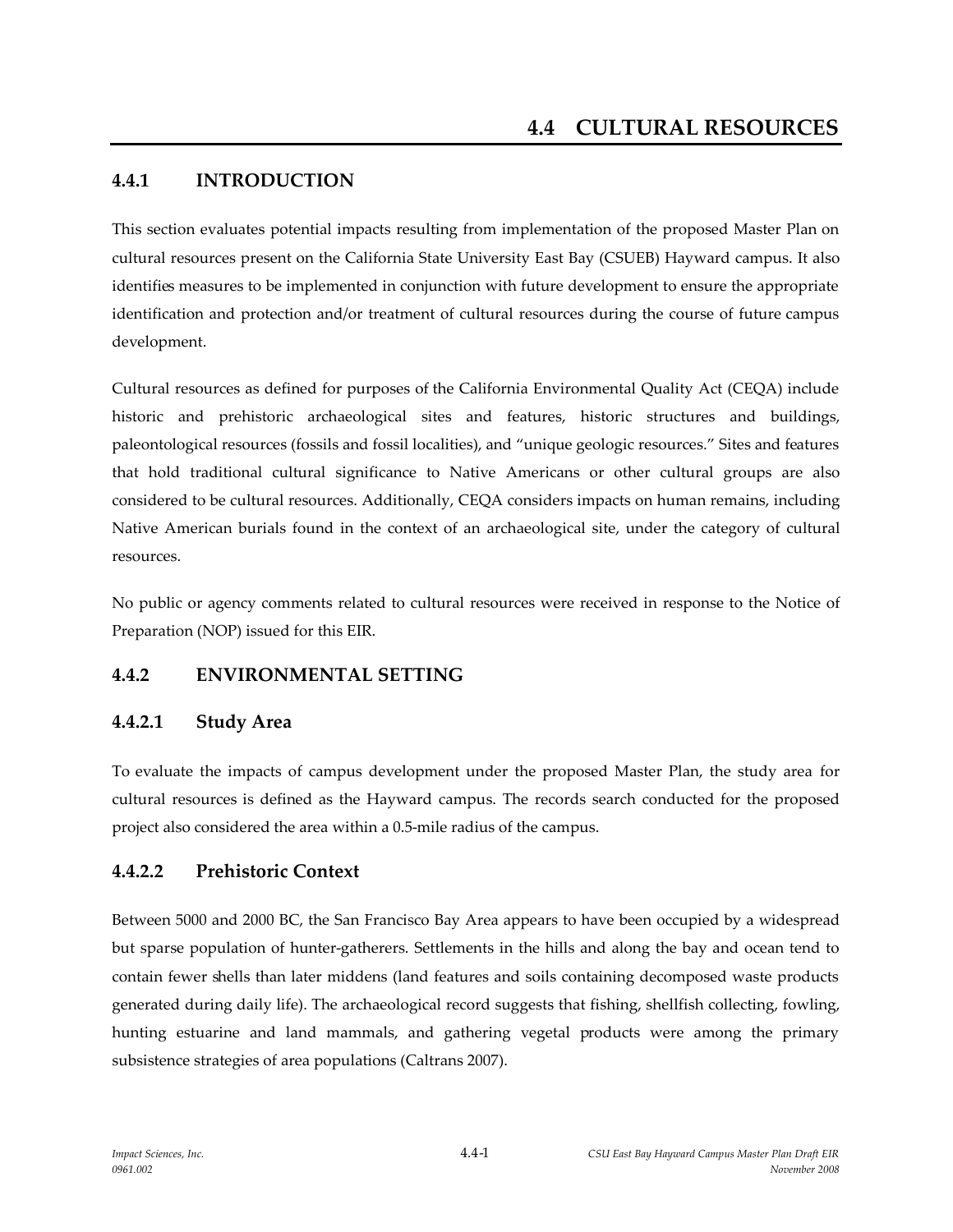*4.4 Cultural Resources*

Between 2000 BC and 1 AD, the material culture of the Bay Area populations appears to have undergone significant change. Archaeologists infer that the material culture change took place during this time period based on changes in the style and composition of tools and other artifacts; this pattern of artifacts is referred to by archaeologists as the "Berkeley Pattern." This development is thought to represent a geographic spread of this material culture pattern from the Central Valley to and throughout the Bay Area. The ratio of grinding implements and large shell mounds to projectile points indicates that gathering was emphasized and hunting played a lesser role in subsistence strategy than found earlier in the Bay Area.

By 500 AD through 1776 AD, the "Berkeley Pattern" gradually developed into the "Augustine Pattern," lasting until the "contact period" (in this portion of California the contact period begins with the establishment of the *Mission San Francisco de Asís*, circa 1776). This development does not appear to represent a population replacement but rather a diffusion of new traits into the Bay Area. The Augustine Pattern is identified by the use of the bow and arrow and harpoon, the presence of tubular tobacco pipes, and the practice of pre-interment grave burning. The archaeological record continues to suggest reliance on the littoral (coastal) and estuarine environments which were abundant in the Bay Area.

#### *Ethnographic Setting*

The project study area is located within the ancestral territory of the Ohlone tribe. Historically, the Ohlone were called the Costanoan Indians, a name assigned by early anthropologists and derived from the Spanish missionaries name for these people, *costaños*, meaning "people of the coast." The term Ohlone is preferred by the present day members of the group. The Ohlone are believed to have inhabited the area since AD 500 or earlier. Their territory extended along the coast from San Francisco Bay in the north to just south of Carmel in the south, and as much as 60 miles inland. The Ohlone are a linguistically defined group speaking eight different but related languages and composed of several autonomous tribelets. The project area was inhabited by the Chochenyo tribe of the Ohlone, whose territory included the eastern shore of the San Francisco Bay between Mission San Jose and Richmond, extending into the inland valleys. A tribelet known as the Yrgin, who were members of the larger Chochenyo tribe, occupied the watershed of San Lorenzo Creek, in the general vicinity of present-day Hayward and Castro Valley. Members of the Yrgin tribe were forced to join Mission San Jose between 1798 and 1805. An Ohlone tribelet called the Jalquin inhabited the hills of the East Bay east of present-day Oakland and San Leandro. The Jalquin also appeared at Mission San Francisco between 1801 and 1803 (Milliken 1995: 228-229; Levy 1978: 485-499).

The Ohlone were hunter-gatherers and relied on acorns and large mammals such as deer and seals. They also exploited a wide range of other foods, including various shellfish, seeds, roots, fish, waterfowl,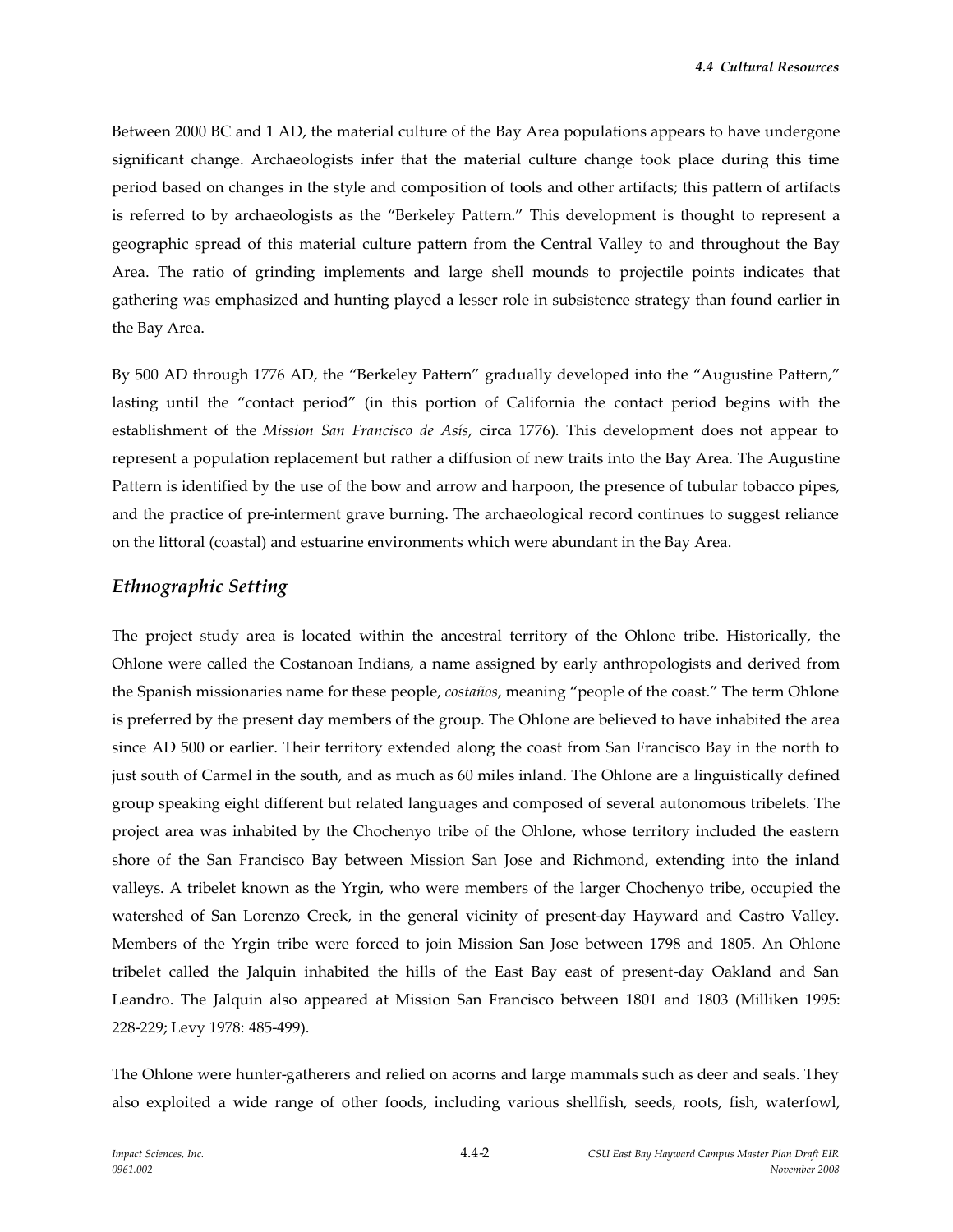reptiles, and insects. The Ohlone used tule balsas for watercraft, as well as bow and arrow, cordage, bone tools, and twined basketry to procure and process their foodstuffs. The Ohlone were politically organized by tribelet, each having a designated territory. A tribelet consisted of one or more villages and camps within a territory largely designated by geographic features. Tribelets generally had 100 to 250 members. The office of tribelet chief was inherited patrilineally and could be occupied by a man or a woman (Milliken 1995; Levy 1978: 485–499).

Seven Spanish missions were founded in Ohlone territory between 1776 and 1797. While living within the mission system, the Ohlone commingled with other groups, including Esselen, Yokuts, Miwok, and Patwin. Mission life was devastating to the Ohlone population. It has been estimated that the Native American population numbered around 10,000 in 1770, when the first mission was established in Ohlone territory, after which the population rapidly declined to less than 2,000 by 1832 as a result of introduced disease, harsh living conditions, and reduced birth rates. After the secularization of the missions by the Mexican government around 1830, Native Americans gradually left the missions. Many went to work as wage laborers on the ranchos and mines, and others found domestic positions. There was a partial return to aboriginal religious practices and subsistence strategies, but for the most part, the Ohlone culture was greatly diminished. Today, descendants of the Ohlone still live in the area, are organized in several political groups, and are actively renewing their traditional cultural practices. (Milliken 1995: 221).

#### **4.4.2.3 Historical Context**

The historic period of eastern Alameda County can be divided into three major periods.

- Spanish Period (in California) (1775–1822)
- Mexican Period (1822–1848)
- American Period (1848–present)

Euroamerican contact with the Ohlone first occurred during a series of Spanish expeditions into the San Francisco bay area between 1769 and 1776. The groups near the project area were visited by Anza and Font during this period on their passage through the region in 1776. The Spanish-colonial presence was firmly established in Alta California in 1775 when Captain Juan Manuel Ayala's expedition studied the San Francisco Bay and ventured up the Sacramento and San Joaquin Rivers in search of a suitable mission site. The first mission in the region, Mission Delores, was established the following year in San Francisco. By 1806 to 1810 most of the Indians from the inner Bay Area had already been baptized and peoples who lived further from the missions began to experience the same events and processes that earlier caused the first migration to the missions. Foremost in the list of these processes were famine and diseases such as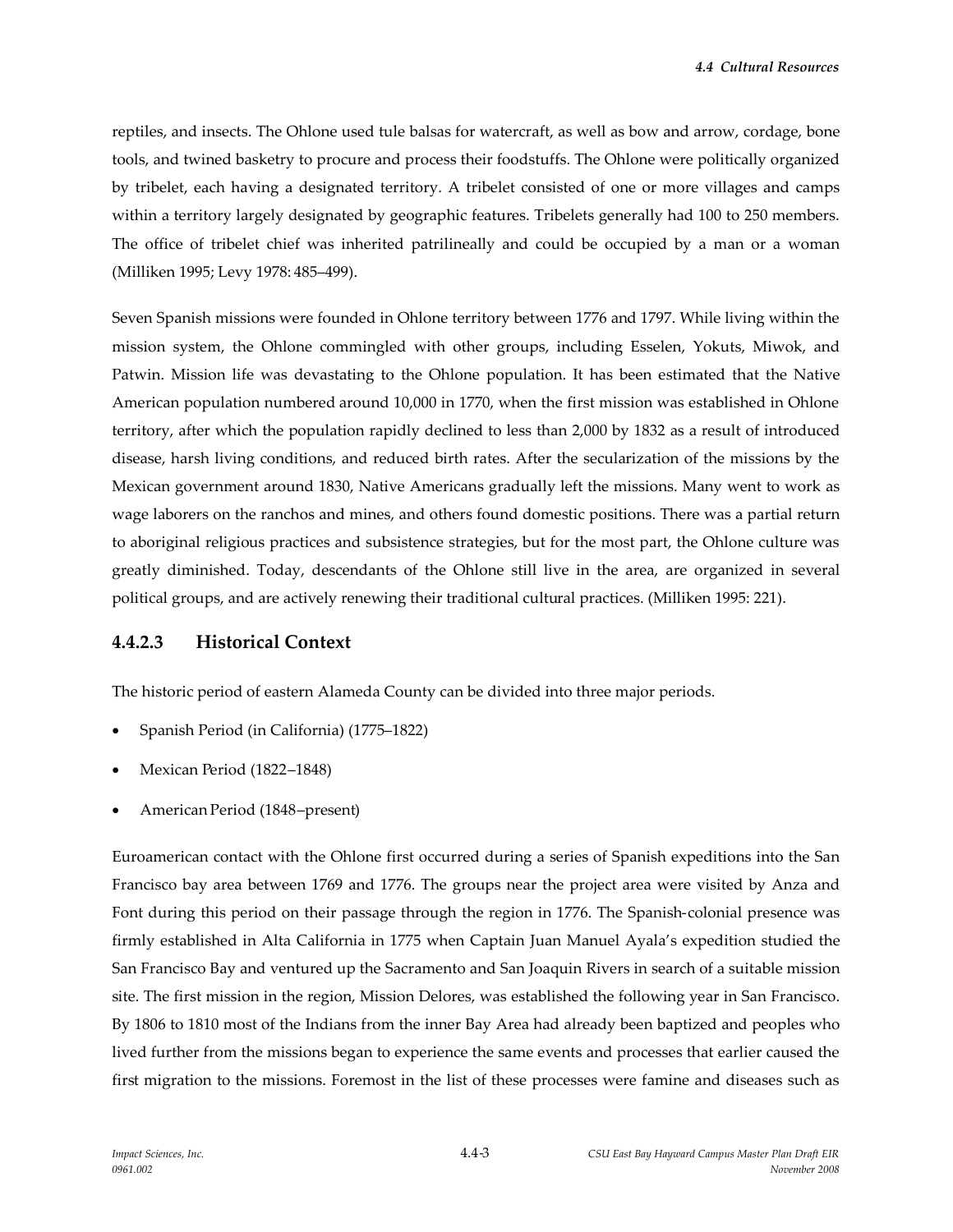measles and syphilis. Many of the Yrgin Ohlone who lived near the project area went to the Mission San Jose between 1799 and 1805 (Milliken 1995).

The Mexican Period was marked by secularization as the Spanish-colonial mission system collapsed and their lands fell out of Mission control. Many Costanoans (Ohlone), Miwok and Yokut formed multiethnic communities around the Bay Area in an attempt to maintain some aspects of their traditional lifestyle. These communities gradually shrank in size. By 1845 most the land holdings were in the form of large Ranchos which was the norm until the mid-1800s. One of these, Rancho San Lorenzo, was centered in Hayward. Deterioration of the relations between the United States and Mexico resulted in the Mexican-American War of 1847, which resulted in Mexico relinquishing California to the United States under the Treaty of Guadalupe Hidalgo of 1848 (Dexter 2008).

The discovery of gold at Sutter's Mill in 1848 brought an influx of people into the northern half of California as emigrants sought gold or jobs producing goods or services for gold miners. Land use changes resulted as livestock grazed some native grasses to extinction, woodlands were cut for lumber and railroads, and mines and agriculture developed on nearly all arable lands (Dexter 2008).

The area immediately surrounding the project site has been dominated by agriculture and ranching activities since the 1880s. The campus itself was occupied by the ranch of F. Hauschildt, known as Hauschildt Ranch until 1961 (Dexter 2008).

## **4.4.2.4 CSUEB Hayward Campus Historic Architectural Context**

California State University, East Bay was founded in 1957 under the name State College for Alameda County. At that time, the first postwar baby boomers were approaching college age, and southern Alameda County was one of the fastest-growing regions in Northern California; these circumstances warranted a new state college in the region (CSUEB 2008). The new State College for Alameda County offered its first classes in 1959 in temporary facilities at Sunset High School in Hayward, with 293 fulland part-time undergraduate students and 25 faculty members. Two associate degrees were offered, including elementary education and business administration. The average student age was 35. The following year the college moved to Hayward High School, where it remained until moving in 1963 to its permanent location on the Hauschildt Ranch site.

The 364-acre Hauschildt Ranch site, located in the Hayward hills, consisted of a rugged, hilly area of steep slopes and knolls, and deep ravines. The hills were covered in annual grasses, with shrubs and trees following the pattern of ravines. The site required a significant amount of initial grading. Taking advantage of the natural terrain, the campus was developed as a series of plateaus. Because of the topography and natural beauty of the site, the original 1962 master plan determined that the use of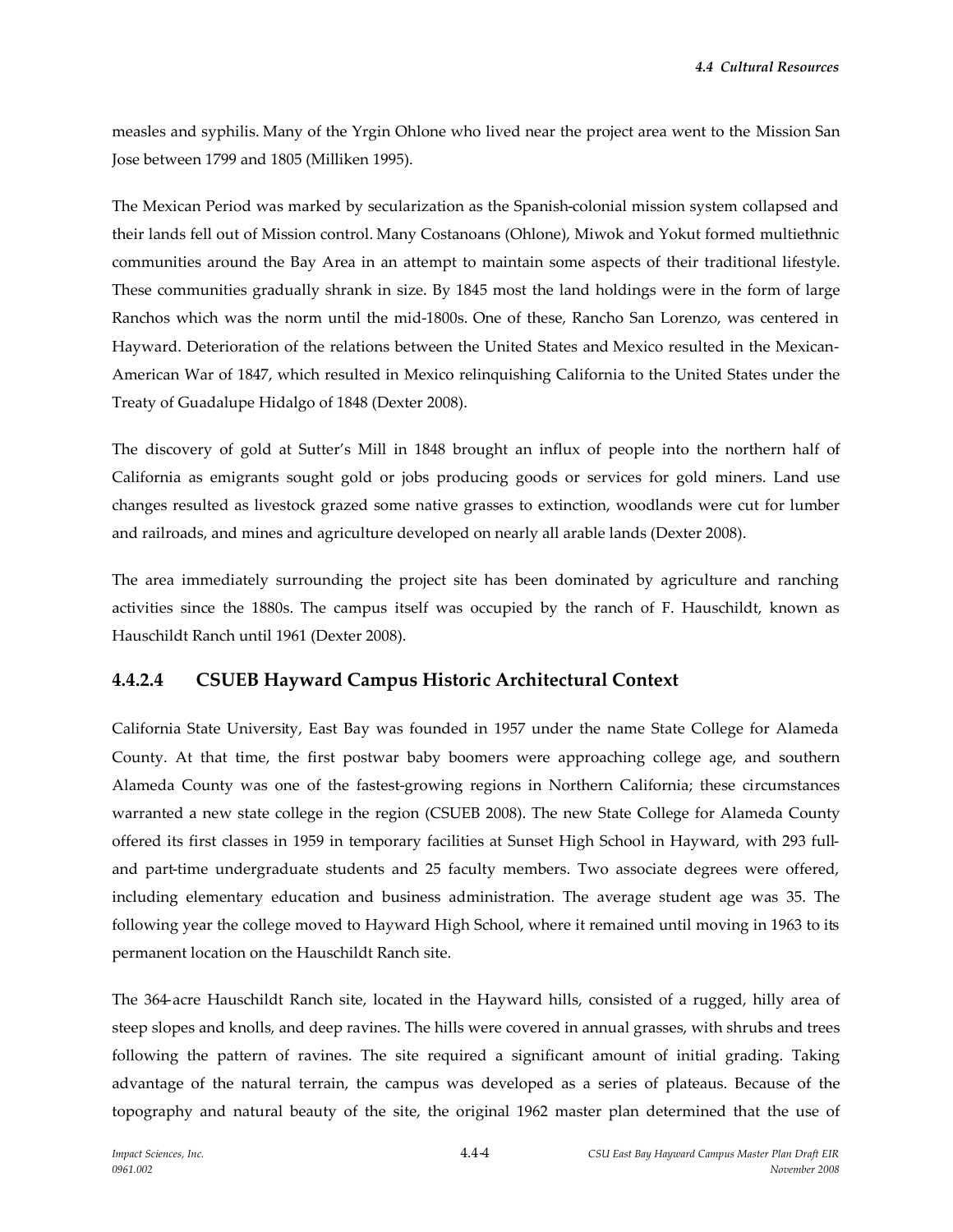*4.4 Cultural Resources*

high-rise buildings was appropriate in order to take advantage of the limited buildable area, good soil conditions capable of supporting high-rise development, and the views.

The 1962 master plan took into consideration seven design criteria: (1) preservation of the broad panorama view of the San Francisco Bay and the hills immediately east of campus; (2) protection from the elements; (3) retention of the campus core for pedestrian traffic and access to facilities; (4) creation of a theme building which acts as the identifying mark on the campus; (5) provision of building sites for the approved 15,000 full-time equivalent students (FTES), and sufficient flexibility in space relationships to increase to 20,000 FTES as the expansion occurs; (6) placement of disciplines in related spaces; and (7) creation of a design vocabulary to guide architects on future commissions.

The first classes on the new campus were held in 1963 in two buildings: the Fine Arts Building (now called the Arts and Education Building) and the Science Building. The Corporation Yard and the Amphitheatre were also completed at that time. Freshmen and sophomores were admitted for the first time. Enrollment that year was just under 2,500 students. By this time, 21 bachelor's degrees were offered. Also during this first year on the new campus, the college changed its name to California State College at Hayward, reflecting the changes occurring at the system-wide California State College level. With the 1964–1965 academic year, mathematics and English were offered as the college's first master's degrees. The early years of the new campus were characterized by rapid growth and concurrent construction of facilities. In 1972, the college went through a name change to California State University, Hayward (It would change yet again in 2005, this time to California State University, East Bay). By the end of 1974, most of the present campus facilities had been built.

Between 1974 and 2000, CSUEB experienced a slowdown in growth and major construction activities were limited to the renovation and expansion of the cafeteria (renamed the Student Union) and construction of Pioneer Heights I student housing, consisting of 404 beds and marking the campus' first on-campus student housing.

Since the early 2000s, the campus has seen extensive construction. The Valley Business and Technology building opened for the 2006–2007 academic school year, as did the new University Union. Over 400 beds of student housing opened in Pioneer Heights II in 2007. A new Student Services building is under construction and scheduled to open in the fall of 2008. Warren Hall will be reduced from 13 stories to 5, although construction for that project has not yet begun. A new Recreation/Wellness Center is slated to be built and open for operation for the 2009–2010 academic year, and an additional 472 student housing beds and a dining facility are scheduled to open in the fall of 2008 in Pioneer Heights III. Approximately 1,300 students will be accommodated on campus by 2008.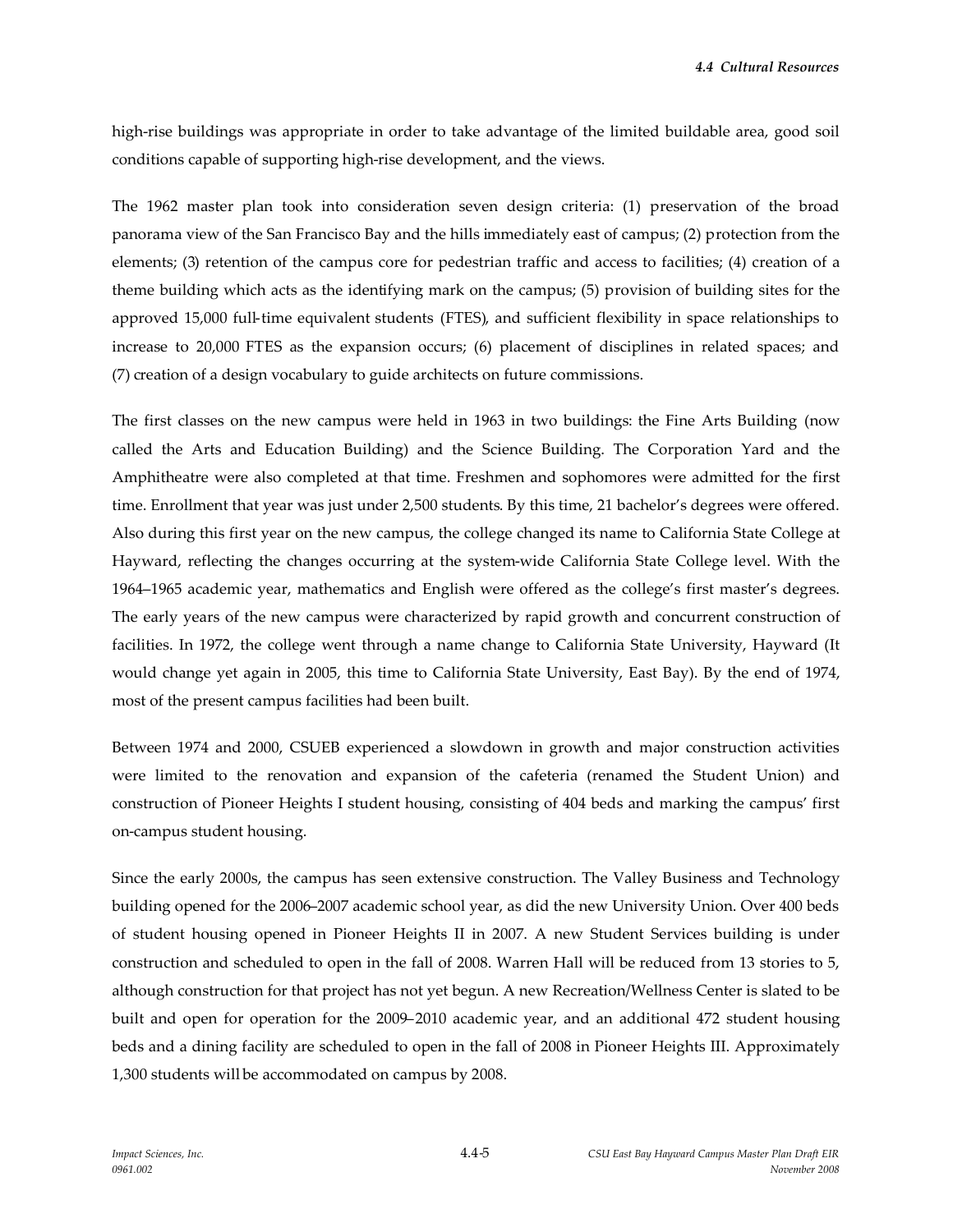#### **4.4.2.5 Known Cultural Resource Sites and Prior Surveys**

A records search for the campus vicinity, which included a 0.5-mile radius around the campus, was conducted on April 9, 2008, at the Northwest Information Center (NWIC) of the California Historical Resources Information System (CHRIS), NWIC File No. 07-1365. The records search, which identifies previously recorded archaeological sites and historic built environment features, as well as previous archaeological surveys, revealed that no cultural resource surveys have been conducted within the vicinity of campus.

The NWIC did not indicate any recorded Native American or historic-period archaeological resources on the campus. No properties in the record search area are included on the National Register of Historic Places or on the list of all officially designated Alameda County landmarks. Additionally, no properties listed in the California Register of Historical Resources (CRHR) are known to be within the vicinity of the Hayward campus.

Buildings that are 50 years or older could be considered historic resources as defined by CEQA. Campus buildings built in 1980 or earlier would be 50 years or older by 2030, the date of buildout of the proposed Campus Master Plan. Based upon their age upon Master Plan buildout, 18 buildings on the project site could be considered historic resources. **Table 4.4-1**, **Existing Campus Buildings**, provides an inventory of all campus buildings, their functional category, and the year in which the construction was completed.

## **4.4.2.6 Paleontological and Geological Context**

Paleontological resources are the fossilized remains of prehistoric plant and animal organisms, and the mineralized impressions (trace fossils) that suggest the form and activity of such organisms. These resources are considered non-renewable resources significant to our culture and are protected under various state and federal laws.

**Section 4.5, Geology and Soils**, describes the geological setting of the campus. Based on the information presented in that section, the campus does not contain any unique geological features, such as caves, rock outcroppings, scarps, etc. Also as described in **Section 4.5**, the major geologic units that underlie the campus include metamorphic rocks of the Franciscan Complex which are not fossil bearing. Quaternary sediments overlying bedrock on and near the campus consist of Pleistocene and Holocene alluvium, colluvium, and landslide deposits. Pleistocene soils are known to be fossil bearing.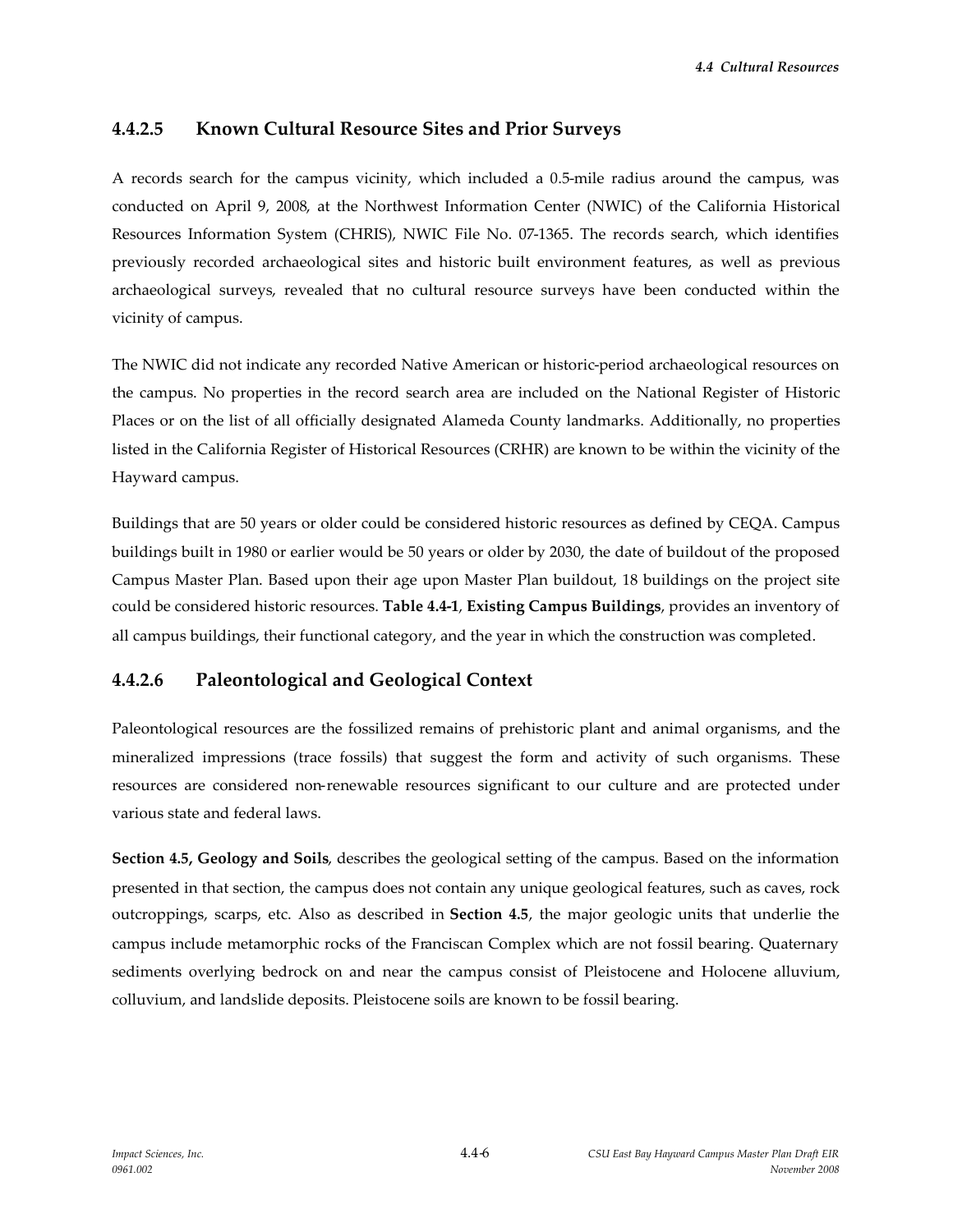|                                                     |                                               | <b>Built/Under Construction</b>     |
|-----------------------------------------------------|-----------------------------------------------|-------------------------------------|
| Built by 1974                                       | Built 1975-1996                               | 1997-Present                        |
| Arts and Education (AE)                             | Early Childhood Center (EC)                   | Pioneer Heights (PH) II             |
| Agora Stage (AG)                                    | Pioneer Bookstore/Foundation<br>Building (BK) | University Union (UU)               |
| American Language Program (AL)                      | Pioneer Heights (PH) I                        | Valley Business & Technology Center |
| Amphitheatre (AM)                                   | <b>Student Union</b>                          | Pioneer Heights (PH) III            |
| University Art Gallery (UA)                         |                                               |                                     |
| Corporation Yard/Receiving (CY)<br>Field House (FH) |                                               |                                     |
| University Library (LI)                             |                                               |                                     |
| Student Health Center (HC)                          |                                               |                                     |
| Music & Business (MB)                               |                                               |                                     |
| Meiklejohn Hall (MI)                                |                                               |                                     |
| Physical Education & Gym (PE)                       |                                               |                                     |
| Robinson Hall (RO)                                  |                                               |                                     |
| Science Building - North (SC-N)                     |                                               |                                     |
| Science Building - South (SC-S)                     |                                               |                                     |
| Student Services Hub (SSH)                          |                                               |                                     |
| University Theatre (UT)                             |                                               |                                     |
| Warren Hall/Administration (WA)                     |                                               |                                     |

**Table 4.4-1 Existing Campus Buildings**

# **4.4.2.7 Native American Coordination**

Impact Sciences contacted the California Native American Heritage Commission (NAHC) on July 7, 2008, to request a review of its Sacred Lands File and a list of the individuals and groups that the NAHC recommends be contacted concerning the proposed Master Plan. The NAHC responded on July 22, 2008 with negative results for its search of the Sacred Lands File. On July 7, 2008, Impact Sciences transmitted an informational letter to the seven potentially interested parties identified by the NAHC. To date, three responses to the informational letter has been received. No substantive response to these letters of interest, other than three comments from Jakki Kehl, Andrew Galvan, and Irene Zwierlin recommending that if artifacts are located a Native American monitor be contacted. No other comments have been received as of October 31, 2008.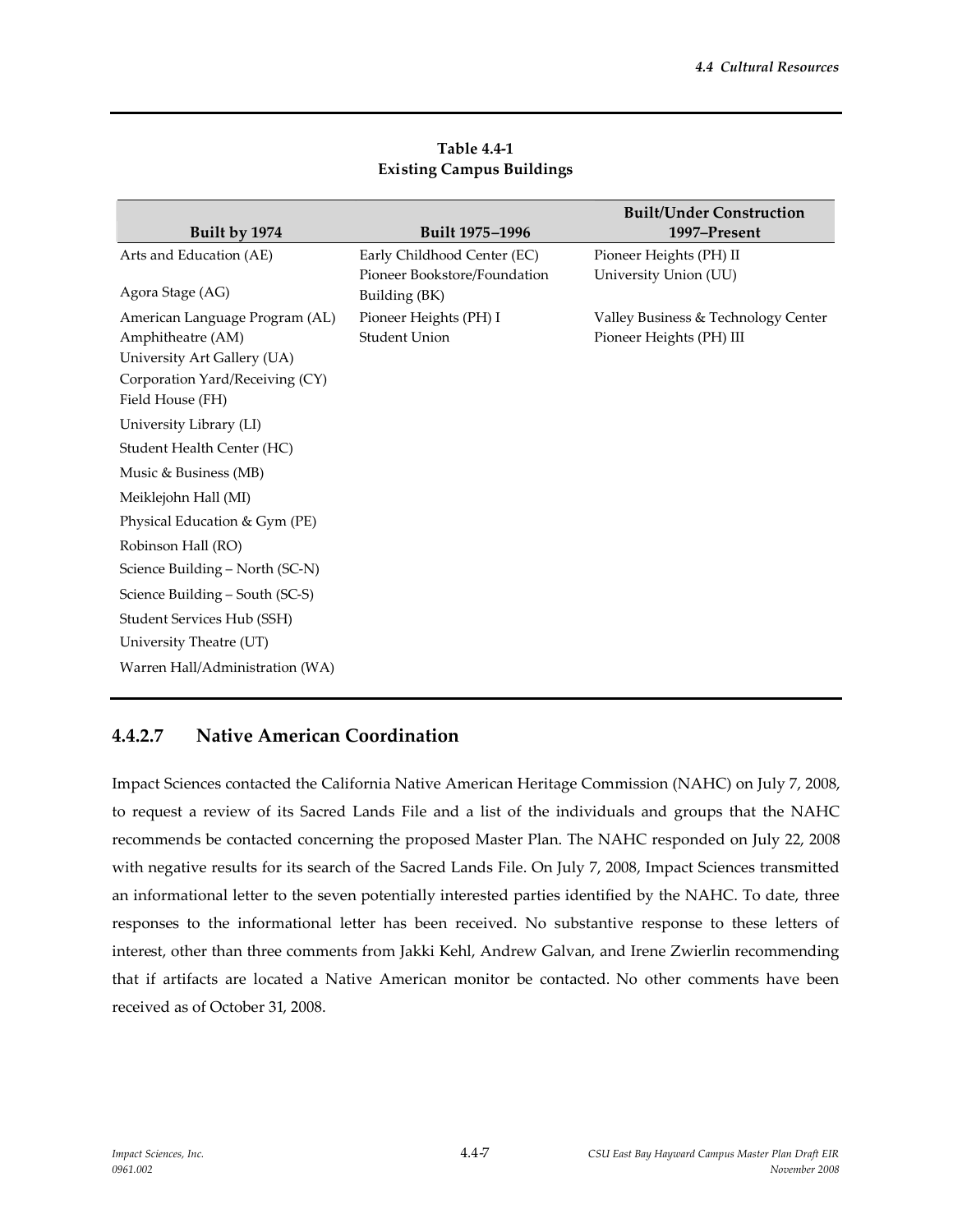## **4.4.3 IMPACTS AND MITIGATION MEASURES**

#### **4.4.3.1 Standards of Significance**

Cultural resources considered under CEQA include historical resources, human remain, and unique archaeological, paleontological, or geologic resources. In accordance with Appendix G of the *State CEQA Guidelines* and the CSU CEQA Handbook, the impact of the proposed project on cultural resources would be considered significant if it would:

- Cause a substantial adverse change in the significance of a historical resource as defined in Section 15064.5.
- Cause a substantial adverse change in the significance of an archaeological resource pursuant to Section 15064.5.
- Directly or indirectly destroy a unique paleontological resource or site or unique geologic feature.
- Disturb any human remains, including those interred outside of formal cemeteries.

The Public Resources Code (PRC) and the *State CEQA Guidelines* provide criteria for the assessment of the significance of cultural resources for the determination of historical resources or unique archaeological, paleontological, or geologic resources. Resources that do not meet the significance criteria are not given further consideration under CEQA. Archaeological testing or detailed historical research, which would provide a definitive assessment of resource significance, have not been conducted for any resources on the campus that potentially could meet the criteria set forth in CEQA. Resources identified as potentially significant are assumed to be significant in most cases, and are treated as such until they can be formally assessed.

A project that may cause a substantial adverse change in the significance of a historical resource may have a significant effect upon the environment according to *State CEQA Guidelines* Section 21084.1. A property qualifies as an historic resource, and should be considered as such, if it meets one or more of the criteria for listing on the California Register of Historic Resources (CRHR), pursuant to CEQA Section 15064.5. These criteria indicate that a resource shall be considered "historically significant" if it

- is associated with events that have made a significant contribution to the broad patterns of California's history and cultural heritage;
- is associated with lives of persons important in our past;
- embodies the distinctive characteristics of a type, period, region, or method of construction, or represents the work of an important creative individual, or possesses high artistic values; or
- has yielded, or may be likely to yield information important in prehistory or history.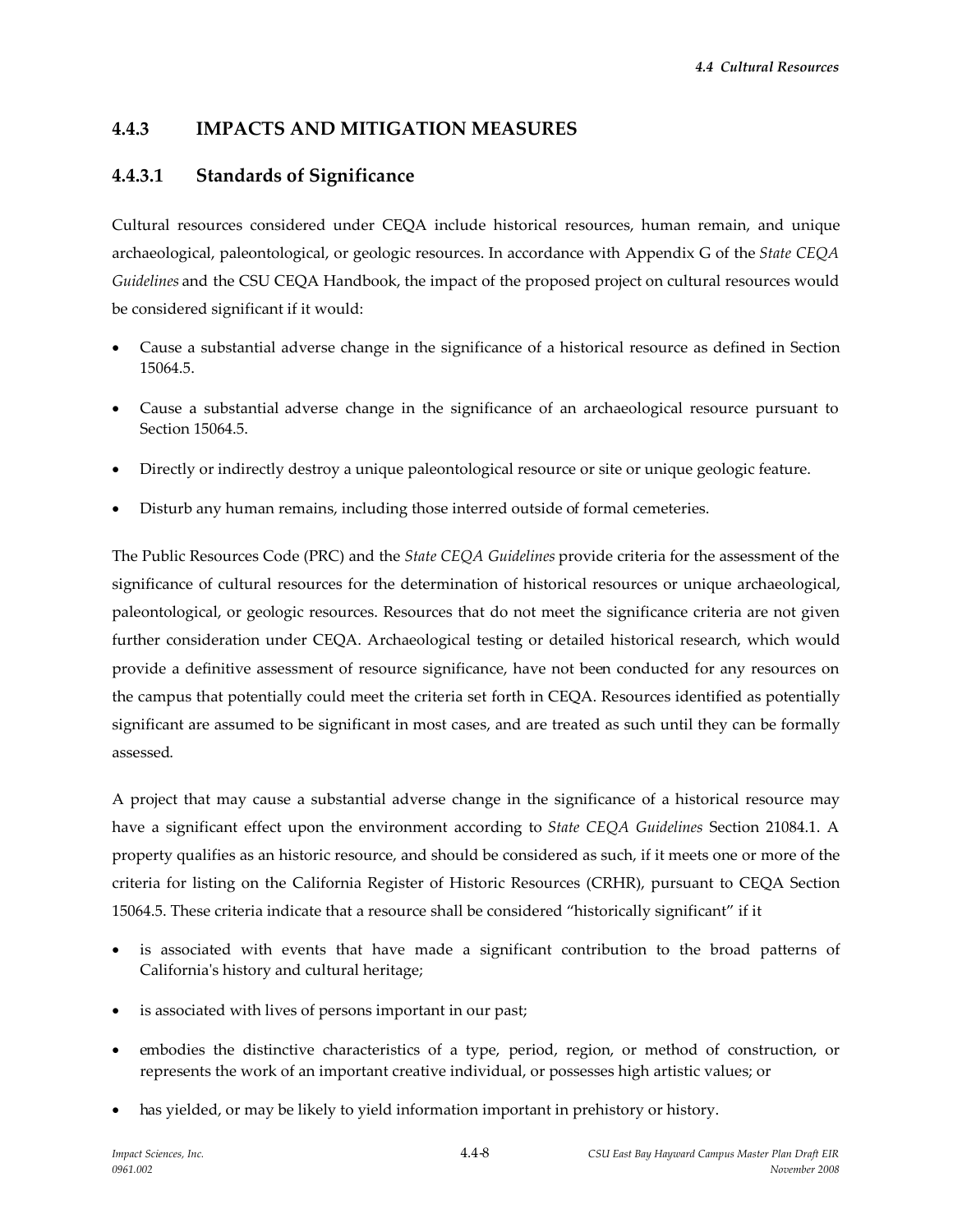To qualify as a significant historical resource, a property must be at least 50 years old, although there are exceptions. This threshold was chosen as a reasonable span of time after which a professional evaluation of historical significance can be made. Moreover, this standard is commonly used in determining which buildings should be assessed under CEQA. It should also be noted that properties that are eligible for listing on the National Register of Historic Places (NRHP) are automatically eligible for listing on the CRHR.

The Public Resources Code (Section 21083.2(g)) defines a "unique archaeological resource" as a resource for which it can be clearly demonstrated that without merely adding to the current body of knowledge there is a high probability that it

- contains information needed to answer important scientific questions and there is a demonstrable public interest in that information.
- is directly associated with a scientifically recognized important historic or prehistoric event or person.
- has a special and particular quality, such as being the oldest of its type or the best available example of its type.

While *State CEQA Guidelines* Appendix G refers to unique paleontological and geologic resources, CEQA does not define these terms. For the purposes of this EIR, the relevant provisions used to define a unique archaeological resource are also used to define unique paleontological and geologic resources. In addition, state law explicitly finds vertebrate paleontological sites and fossil footprints as significant resources and requires documenting them for public record (Archaeological, Paleontological, and Historic Sites Statute at PRC 5097 et seq.).

Without extensive excavation, it may not be possible to determine whether significant fossils are present within a geologic formation at a specific project location. Therefore, paleontological resource significance assessment generally is not conducted prior to construction.

## **4.4.3.2 Methodology**

## *Archaeological Resources*

Impacts to archaeological resources and human remains are most likely to occur during excavation or grading within the boundaries of a significant archaeological site. Archaeological resources may also be impacted as a result of project activity that increases erosion, or increases the accessibility of a surface resource, increasing the potential for vandalism or illicit collection. Substantial ground-disturbing work may uncover previously unidentified resources including archaeological deposits and human remains as archaeological resources are often buried or cannot be fully assessed from the ground surface. Therefore,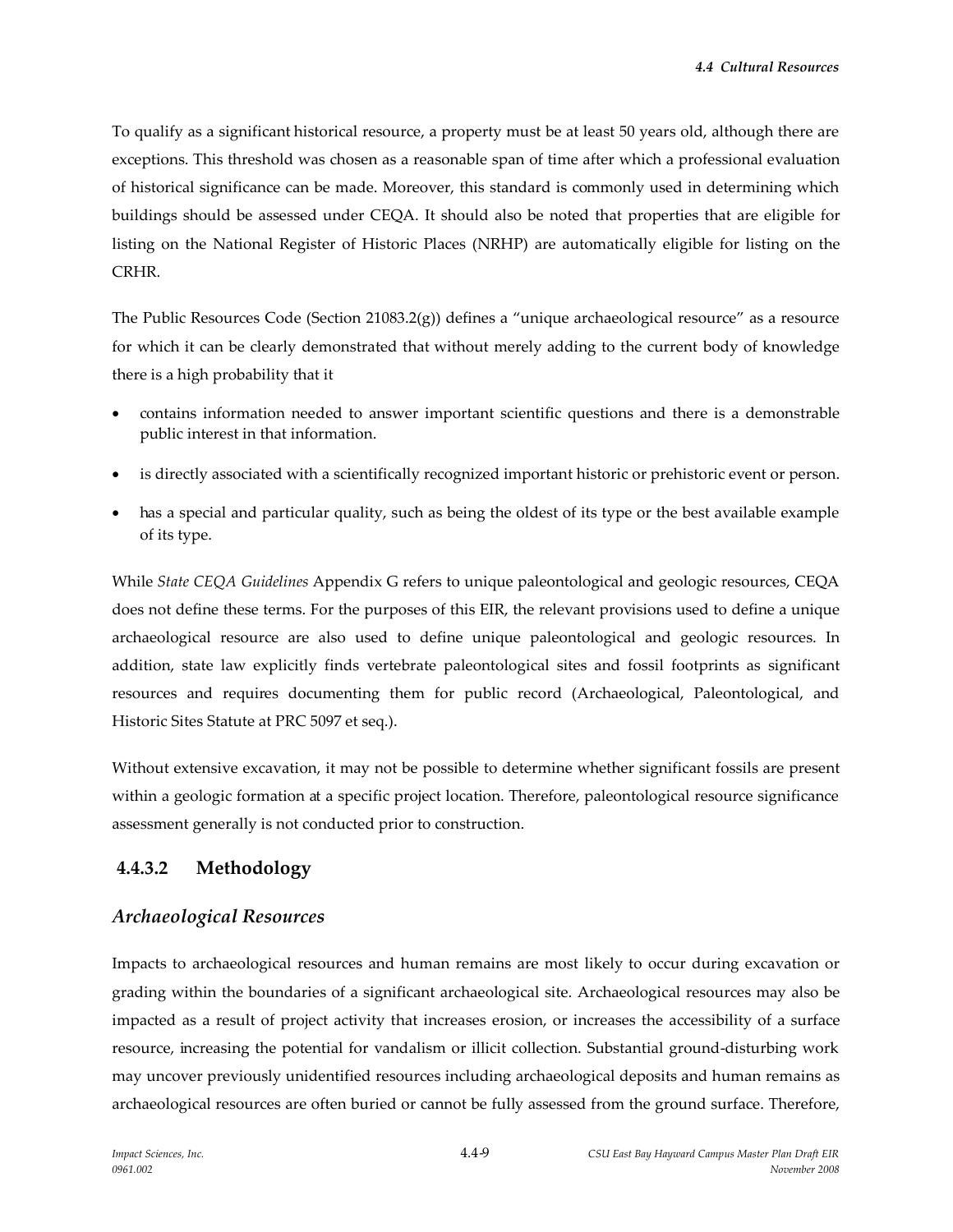it must be assumed that any ground-disturbing activities in any area of the campus could potentially affect cultural resources. The mitigation measures developed to address impacts to unique archaeological resources and historical resources address potential impacts both to identified archaeological resources, and to archaeological resources that might be discovered during construction.

*State CEQA Guidelines* Section 21083.2 states that if the lead agency determines that the project may have an effect on unique archaeological resources, the EIR shall address the issue of those resources. The section further states that if it can be demonstrated that the project will cause damage to a unique archaeological resource, the lead agency may require reasonable efforts to preserve the resource in place or leave the resource undisturbed, including such measures as avoidance through project design or capping with soil. Data recovery through archaeological excavation is also cited as an appropriate mitigation measure under certain conditions.

PRC Section 30244 states that where development would adversely impact an archaeological (or paleontological resource) as identified by the State Historic Preservation Officer, reasonable mitigation measures shall be required.

*State CEQA Guidelines* Section 15126.4(b) states that public agencies should, whenever feasible, seek to avoid damaging effects on any historical resource of an archaeological nature, and preservation in place is the preferred mitigation, through such measures as planned avoidance, incorporation within open space, or covering with soil. When data recovery through excavation is the only feasible mitigation, this work shall be directed by a data recovery plan that provides for adequate recovery of the scientifically consequential information from and about the historical resource. Results of studies are to be filed with the CHRIS. Human remains encountered during excavation shall be handled in accordance with the provisions of Section 7050.5 of the Health and Safety Code.

#### *Historical Resources*

Section 15064.5(b) defines a substantial adverse change as "physical demolition, relocation, or alteration of the resource or its immediate surroundings such that the significance of a historical resource would be materially impaired." The significance of a historical resource is materially impaired when a project demolishes or adversely alters the physical characteristics of the resource that convey its historical significance and that justify its inclusion in, or eligibility for inclusion in, the CRHR as determined by a lead agency. If the setting of the historic resource contributes to its significance, a significant impact may occur if the setting is altered by the introduction of incompatible structures. Project impacts due to maintenance, repair, stabilization, rehabilitation, restoration, preservation, conservation, or reconstruction of buildings and structures that qualify as historical resources are generally mitigated to a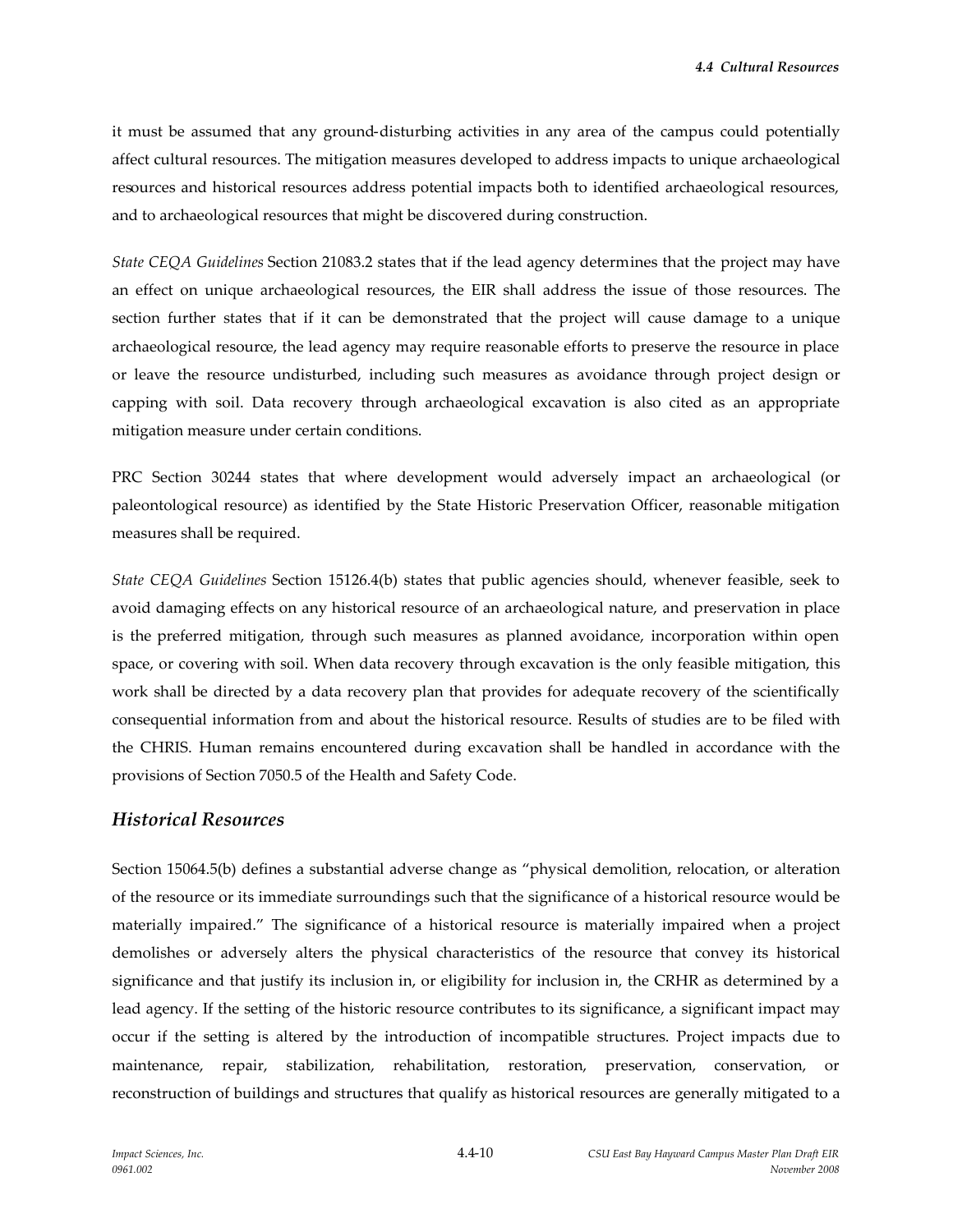less than significant level if the work is conducted in a manner consistent with the Secretary of the Interior's Standards for the Treatment of Historic Properties (Weeks and Grimmer, 1995). However, documentation alone will not mitigate the effects of demolishing a historical resource to a less than significant level (Section 15126.4(b)(2)).

Buildings identified in **Table 4.4-1** that would be at least 50 years of age by 2030 are considered potential historical resources for purposes of the following impact analysis. Until it is determined that a resource does not meet the criteria that define an historical resource, the resources identified in **Table 4.4-1** are assumed to be potentially eligible for listing on the CRHR, and impacts to these resources are considered potentially significant.

#### *Paleontological Resources*

As paleontological resources are usually buried, surface examination often cannot reveal whether paleontological resources are present at any specific location. Therefore, assessment of the potential for paleontological impacts from the proposed Master Plan is based on an assessment of the paleontological sensitivity of the geological formations present under the campus. As discussed above under Environmental Setting, the formations on the campus site are not sensitive for paleontological resources.

#### *Unique Geologic Resources*

As indicated above, the Hayward campus does not contain unique geologic resources. Therefore, this topic will not be further analyzed in this section.

## **4.4.3.3 Project Impacts and Mitigation Measures**

**MP Impact CULT-1: Implementation of the proposed Master Plan could cause a substantial adverse change in the significance of an archaeological resource through damage or destruction that could occur as a result of grading, excavation, ground disturbance or other project development.**

#### **Level of Significance:** Potentially significant

As described above, there are no known archaeological sites on the campus. Furthermore, much of the development on the campus under the proposed Master Plan would occur within the previously disturbed and developed central campus. As noted in **Section 4.4.2.4**, the campus site required a significant amount of initial grading. Taking advantage of the natural terrain, the campus was developed as a series of plateaus. Because of the extensive grading and disturbance that has already occurred within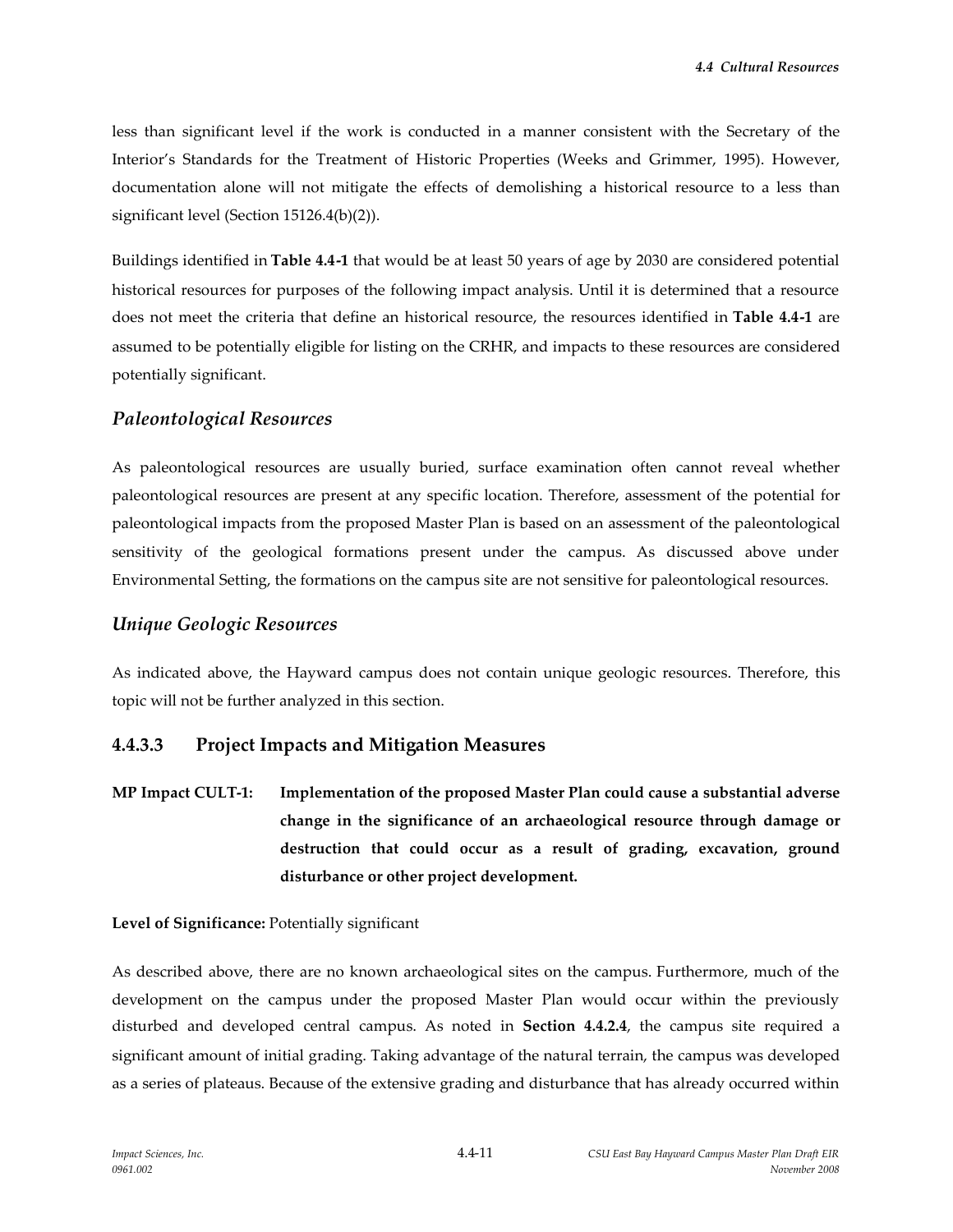the central campus, the potential to encounter intact archaeological resources in conjunction with future development is very low.

However, since no surveys are known to have been conducted, it is assumed that there is potential for such resources to exist on those portions of the campus that have not been previously graded or disturbed in a substantial manner or even within the central campus in areas where the previous grading was not substantial. Future campus projects to be implemented especially on the edges of the central campus that would involve ground disturbance, increased traffic, erosion, vibrations, or other activities have the potential to affect the physical integrity of archaeological deposits or features and result in a substantial adverse change to an historical or unique archaeological resource, which would be considered a significant impact. **MP Mitigation Measures CULT-1a, CULT-1b,** and **CULT-1c** would ensure that any historical or unique archaeological resources within the area of potential effect (APE) of a given campus project would be identified. Where avoidance or substantial preservation in place of a resource is not possible, data recovery and other measures described above would ensure the preservation of significant information contained within the site. With implementation of these measures, impacts on archaeological resource sites would be less than significant.

Impacts on archaeological resources that are identified but do not meet the criteria for a historical or unique archaeological resource would be considered less than significant. Similarly, no impact or a less than significant impact would occur if an archaeological site does not extend into the project's APE, or if it can be preserved through avoidance, use of a preservation easement, or other measures.

- **MP MM CULT-1a:** During the planning and environmental review of specific development projects under the proposed Master Plan, for projects proposed on previously undisturbed campus lands, the Campus shall retain a qualified archaeologist to conduct a pedestrian survey of the site to evaluate the potential for archaeological resources to occur on the project site. If archaeological resources are encountered, **MP Mitigation Measure CULT-1c** will apply.
- **MP MMCULT-1b:** Regardless of the location of the project on the campus, all construction contracts for campus projects shall include a standard inadvertent discovery clause, which requires that if an archaeological resource is discovered during construction (whether or not an archaeologist is present), all soil-disturbing work within 100 feet of the find shall cease, and the Campus shall implement **MP Mitigation Measure CULT-1c**.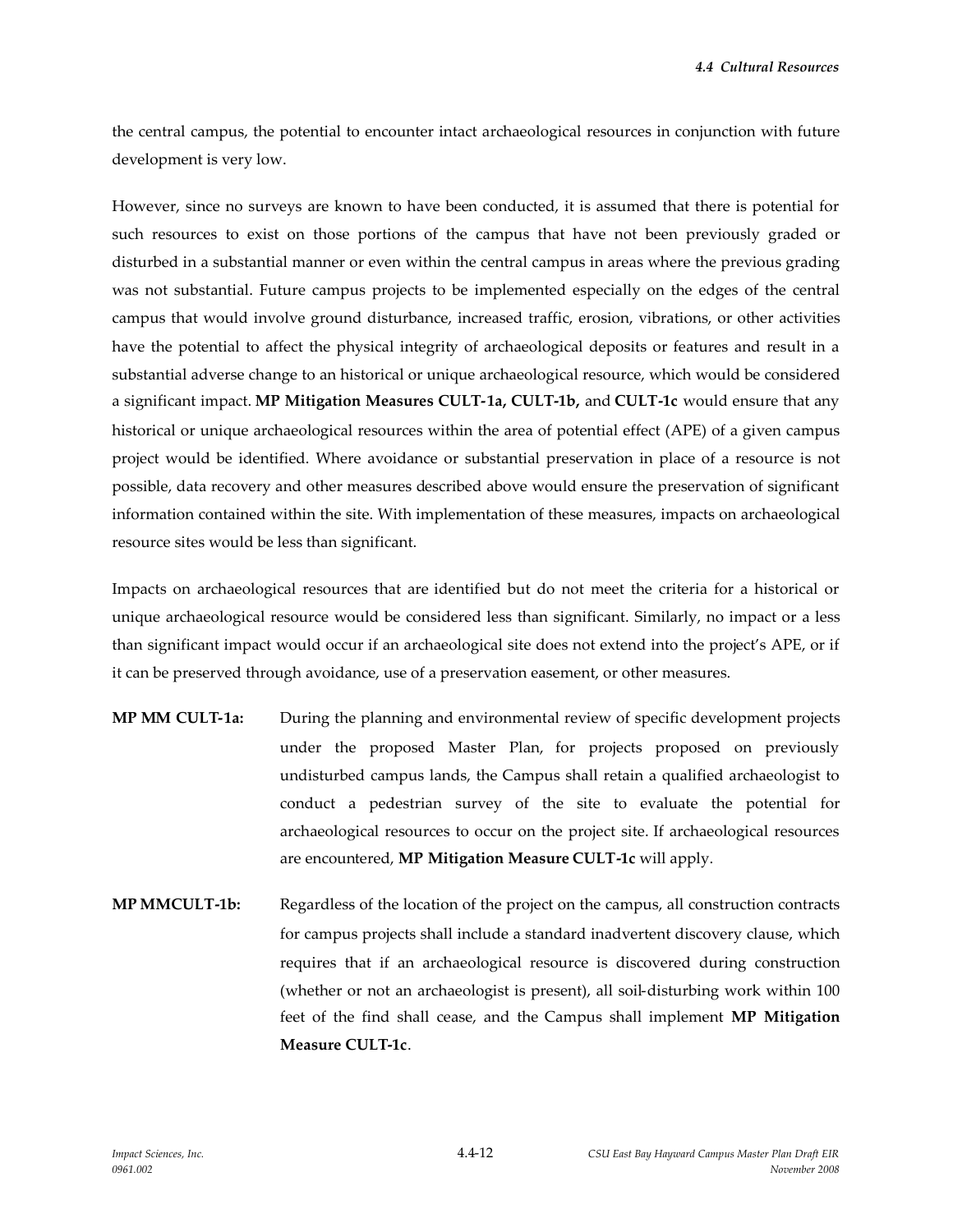- **MP MM CULT-1c**: For an archaeological site that is encountered during the pedestrian survey conducted on a project site or during construction, the Campus shall:
	- Retain a qualified archaeologist to determine whether the resource qualifies as an historical resource or a unique archaeological resource.
	- If the resource is determined to be a historical resource or a unique archaeological resource, the qualified archaeologist, in consultation with the Campus, shall prepare a research design and archaeological data recovery plan for the recovery of the categories of data for which the site is significant, and implement the data recovery plan prior to or during development of the site. The archaeologist shall also perform appropriate technical analyses, prepare a full written report and file it with the appropriate information center, and provide for the permanent curation of recovered materials.

**Significance after Mitigation**: Less than significant

**MP Impact CULT-2: Implementation of the proposed Master Plan could cause a substantial adverse change in the significance of a historical building or structure, as a result of alteration, removal, or demolition of the building, or alteration of the site associated with project development.**

**Level of Significance:** Potentially significant

As indicated in **Table 4.4-1** above, all of the structures on the Hayward campus are less than 50 years of age at this time, and therefore, do not qualify as historic structures at this time. However, they would be over 50 years or older before or by 2030 which is the year of buildout of the proposed Master Plan, and their historic significance could change between now and the time that they are proposed for removal or alteration. Campus buildings have not yet been evaluated for their historical significance. In the absence of such an evaluation, buildings that will be at least 50 years old by 2030 are conservatively considered to represent historic resources as defined by CEQA. Where avoidance or preservation of a building is not possible, Master Plan implementation is assumed to have a potentially significant impact on historic resources. To address this impact, as stated in **MP Mitigation Measure CULT-2a**, during Master Plan buildout, the Campus will evaluate whether a building or structure over 50 years of age, or that is otherwise historically significant, may be affected by the siting of a specific Master Plan component. Further mitigation shall be implemented to evaluate and determine the significance of the historic structure if there is a potential for adverse effects. If a construction project cannot avoid modifications to an building or structure that is determined to be historically significant, the Campus shall require documentation and/or data recovery of the resource such that the scientifically and historically consequential information from and about the resource would be preserved, described below as **MP**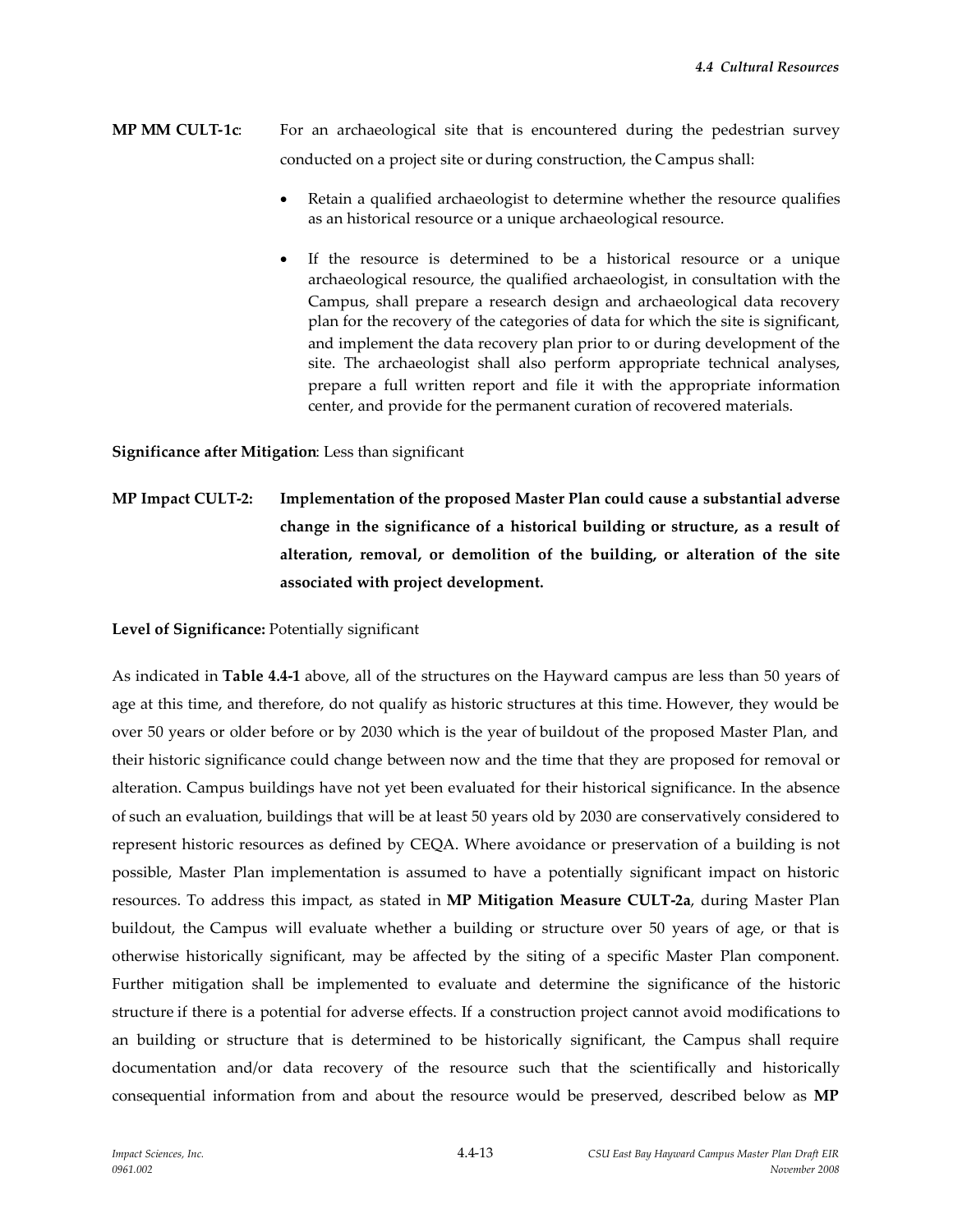**Mitigation Measure CULT-2b**. It is anticipated that in the case of some of the campus building, **MP Mitigation Measures CULT-2a** and **CULT-2b** will be adequate to reduce the impacts to a less than significant level. However, *State CEQA Guidelines* (15126.4(b)(2)) note that in some circumstances, documentation of a historical resource will not mitigate the effects of demolition of that resource to a less than significant level. For instance, an impact could be significant and unavoidable if a historic building derives significance from its association with a significant event or person not represented elsewhere, or because a building has exceptional architectural merit or construction. Some values of this kind are not fully preserved through documentation or data recovery. Therefore, in some instances the available mitigation would not sufficiently reduce the significant impact and removal or changes to a historic structure would result in a significant and unavoidable impact.

# **MP MM CULT-2a**: Potential historic structures present on the campus will be evaluated as follows in conjunction with specific development projects:

- Before altering or otherwise affecting a building or structure 50 years old or older, the Campus shall retain a qualified architectural historian to assess it based on professional standards and *State CEQA Guidelines* Section 15064.5. The evaluation process shall include the development of appropriate historical background research as context for the assessment of the significance of the structure in the history of the California State University system, the campus, and/or the region. For historic buildings, structures, or features that do not meet the CEQA criteria for a historical resource, no further mitigation is required.
- For a building or structure that qualifies as a historic resource, the architectural historian and the Campus shall consider measures that would enable the project to avoid direct or indirect impacts to the building or structure. These measures could include preserving a building on the margin of the project site, using it "as is," or other measures that would not alter the building. If the project cannot avoid modifications to a significant building or structure, the Campus shall implement **MP Mitigation Measure CULT-2b**.
- **MP MM CULT-2b**: For a structure or building that has been determined by a qualified architectural historian to qualify as a historical resource, and where avoidance is not feasible, documentation and treatment shall be carried out as described below:
	- If the building or structure can be preserved on site, but remodeling, renovation or other alterations are required, this work shall be conducted in compliance with the Secretary of the Interior's Standards for the Treatment of Historic Properties with Guidelines for Preserving, Rehabilitating, Restoring, and Reconstructing Historic Building.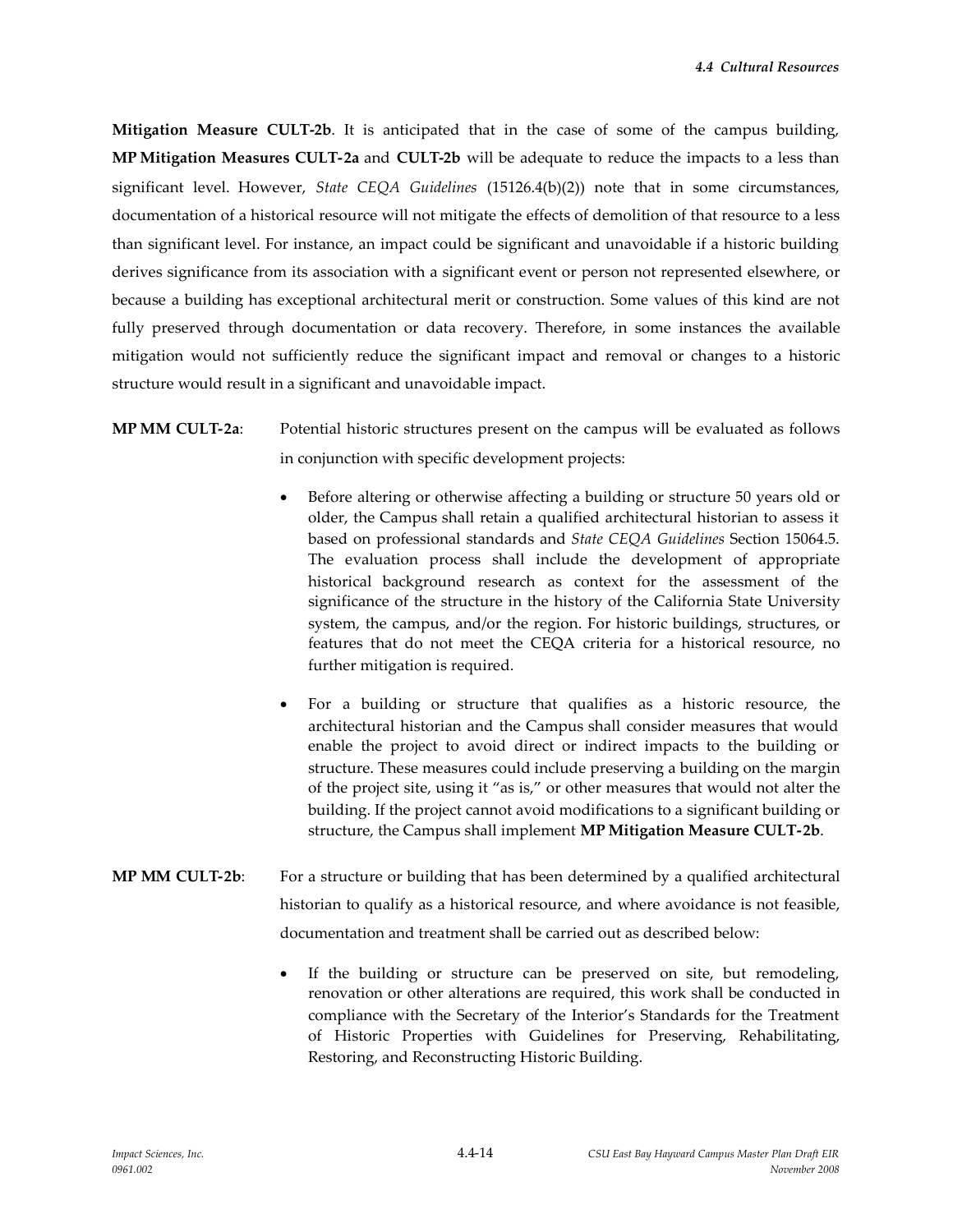- If a significant historic building or structure is proposed for major alteration or renovation, or to be moved and/or demolished, the Campus shall ensure that a qualified architectural historian thoroughly documents the building and associated landscaping and setting. Documentation shall include still and video photography and a written documentary record of the building to the standards of the Historic American Building Survey (HABS) or Historic American Engineering Record (HAER), including accurate scaled mapping, architectural descriptions, and scaled architectural plans, if available. A copy of the record shall be deposited with the CSUEB Hayward Library. The record shall be accompanied by a report containing site-specific history and appropriate contextual information. This information shall be gathered through site specific and comparative archival research, and oral history collection as appropriate.
- If preservation and reuse at the site are not feasible, the historical building shall be documented as described above and, when physically and financially feasible, be moved and preserved or reused.
- If the nature and significance of the building is such that its demolition or destruction cannot be fully mitigated through documentation in the opinion of the qualified architectural historian, the Campus shall reconsider project plans in light of the high value of the resource, and implement modifications to the proposed project that would allow the structure to be preserved intact. These could include project redesign, relocation, or abandonment.

**Significance after Mitigation:** For reasons presented above, this EIR conservatively concludes that implementation of the proposed Master Plan could result in a significant and unavoidable impact on historic resources.

# **MP Impact CULT-3: Implementation of the proposed Master Plan could disturb human remains, including those interred outside of formal cemeteries.**

#### **Level of Significance:** Potentially significant

Although no human remains have been encountered during the construction of buildings and other improvements on the campus, development under the proposed Master Plan that includes excavation and grading has the potential to uncover, displace, and destroy human remains, a potentially significant impact. Avoidance of disturbance of archaeological sites may reduce the potential for such impacts. The implementation of mitigation measures identified below will ensure that any human remains encountered will be protected from destruction that might result from development, reducing the potentially significant impact to a less than significant level.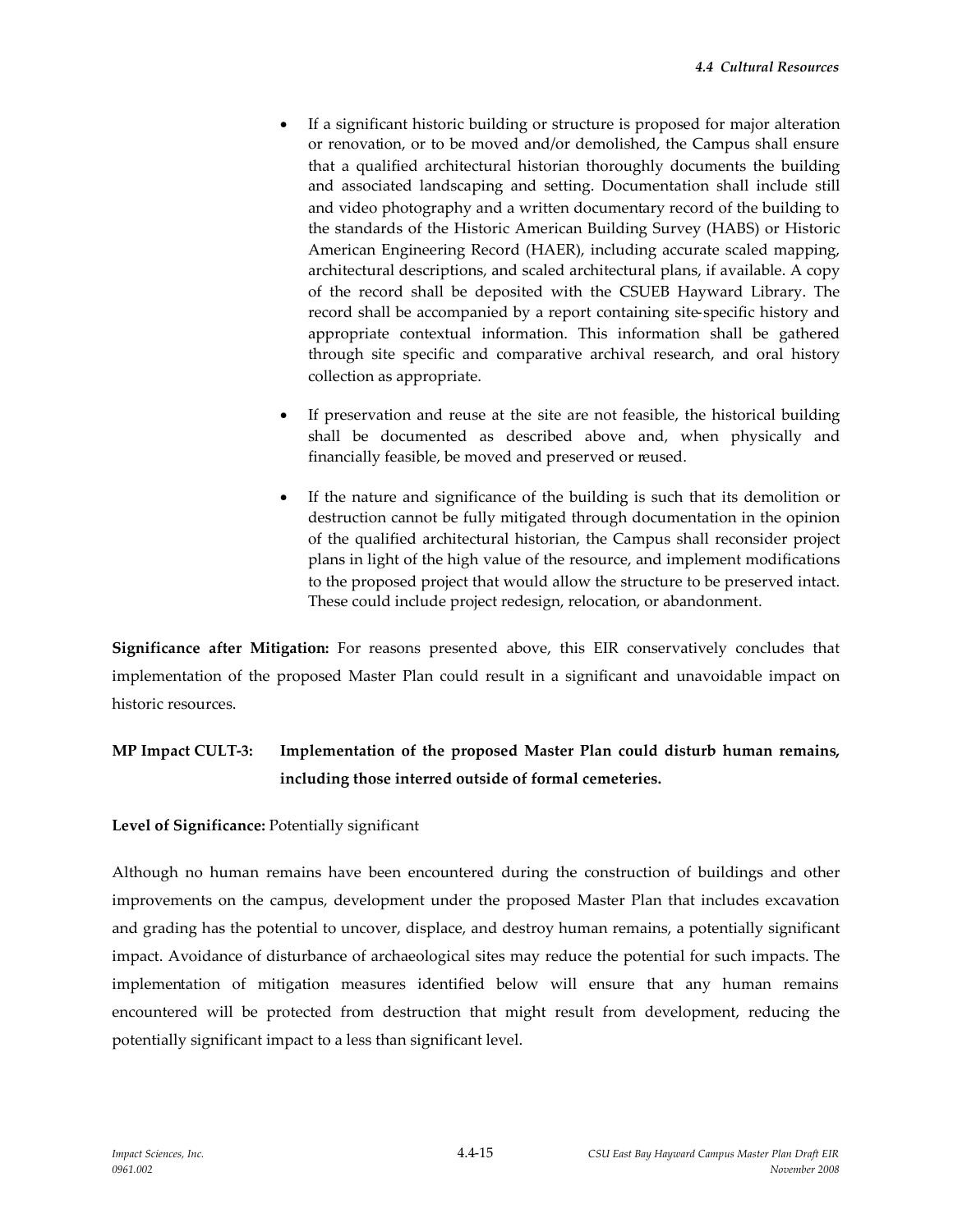- **MP MM CULT-3a**: The Campus shall implement **MP Mitigation Measure CULT-1** to minimize the potential for disturbance or destruction of human remains in an archaeological context and to preserve them in place, if feasible.
- **MP MM CULT-3b**: The Campus shall arrange for a representative of the local Native American community to monitor any excavation (including archaeological excavation) within the boundaries of a known Native American archaeological site.
- **MP MM CULT-3c**: In the event of a discovery of human bone, suspected human bone, or a burial, all excavation in the vicinity will halt immediately and the area of the find will be protected until a qualified archaeologist determines whether the bone is human. If the qualified archaeologist determines the bone is human, or if a qualified archaeologist is not present, the Campus will notify the County of Alameda Medical Examiner before additional disturbance occurs. The Campus will ensure that the remains and vicinity of the find are protected against further disturbance until the Coroner has made a finding with regard to PRC 5097 procedures, in compliance with California Health and Safety Code Section 7050.5(b). If it is determined that the find is of Native American origin, the Campus will comply with the provisions of PRC Section 5097.98 regarding identification and involvement of the Native American Most Likely Descendant (MLD).
- **MP MM CULT-3d**: If human remains cannot be left in place, the Campus shall ensure that the qualified archaeologist and the MLD consult regarding archaeological treatment of human remains, and that appropriate studies, as identified through this consultation, are carried out prior to interring the remains. The Campus shall provide results of all such studies to the local Native American community, and shall provide an opportunity for local Native American involvement in any interpretative reporting. As stipulated by the provisions of the California Native American Graves Protection and Repatriation Act, the Campus shall ensure that human remains and associated artifacts recovered from campus projects on state lands are repatriated to the appropriate local tribal group if requested.

**Significance after Mitigation:** Less than significant

# **MP Impact CULT-4: Implementation of the proposed Master Plan would not disturb or destroy unique paleontological or geologic resources.**

**Level of Significance:** Less than significant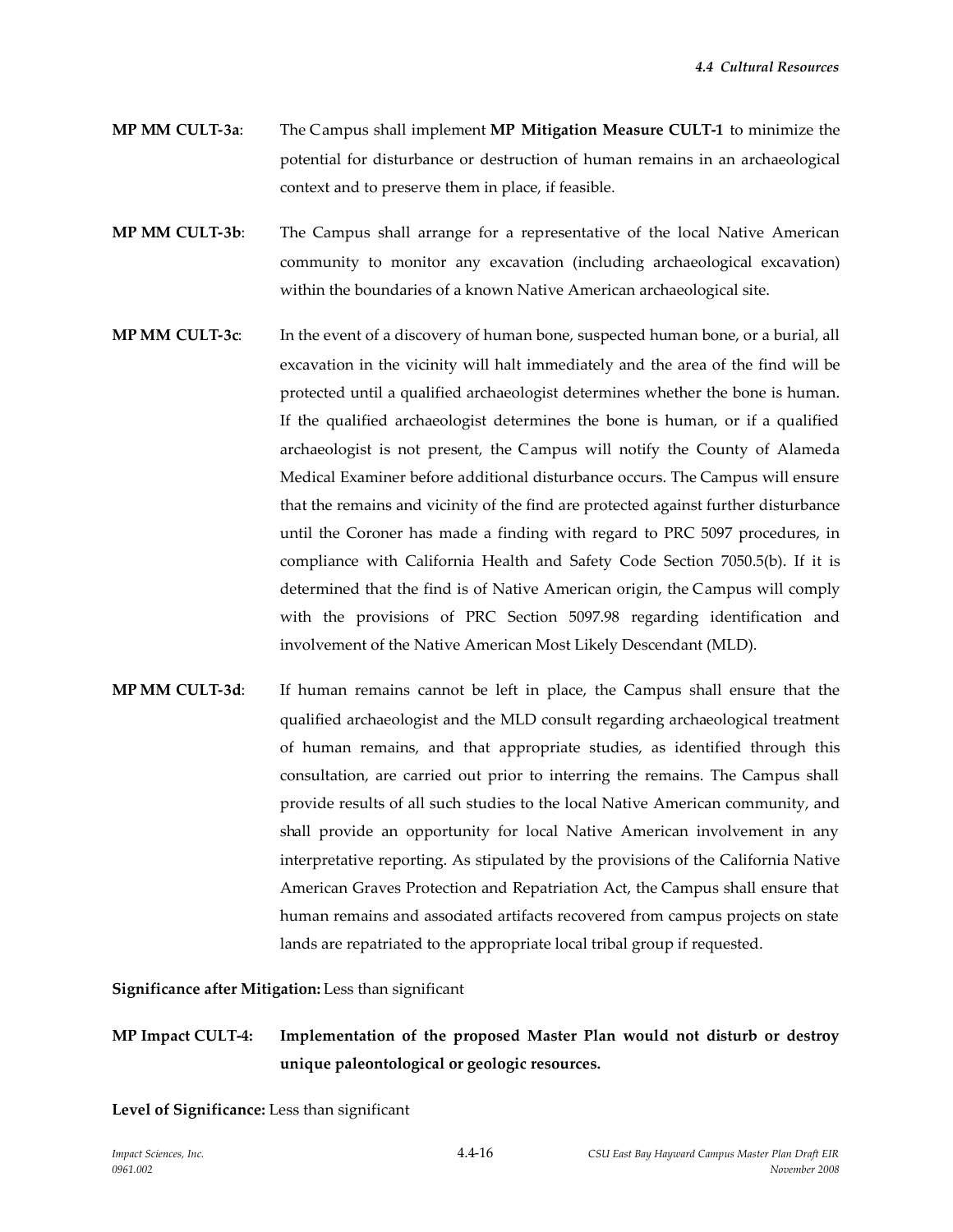Much of the development on the campus under the proposed Master Plan would occur within the previously disturbed and developed central campus. As noted in **Section 4.4.2.4**, the campus site required a significant amount of initial grading. Taking advantage of the natural terrain, the campus was developed as a series of plateaus. Because of the extensive grading and disturbance that has already occurred within the central campus, the potential to encounter intact paleontological resources or unique geologic resources in conjunction with future development is very low. Furthermore, as discussed above under the Environmental Setting, the campus site is not underlain by geologic formations that are considered sensitive for paleontological resources or unique geologic resources. Therefore the potential to affect these resources is considered low and the impact would be less than significant. To ensure that the impact remains less than significant, **MP Mitigation Measure CULT-4** is included which requires that construction contracts for projects on the fringes of the central campus include an inadvertent discovery clause for the protection of paleontological resources.

- **MP MM CULT-4a:** As part of the construction contract, the Campus shall inform construction contractors to watch for paleontological resources during grading and excavation and to inform the campus immediately if such resources are encountered.
- **MP MM CULT-4b:** If paleontological resources are discovered, all ground-disturbing activities within 100 feet of the find will be halted and a qualified paleontologist will be retained by the Campus to evaluate the find and recommend appropriate handling and treatment of the find. If the find is determined to be significant or potentially significant, the paleontologist will design and carry out a data recovery plan consistent with the Standards of the Society of Vertebrate Paleontologists. Adequate recordation and recovery would, at a minimum, include the following:
	- Development of a site specific environmental and contextual information
	- Archival research
	- Excavation of the resource and its accurate recordation
	- For a significant major find, identification of a museum or repository for curation of the resource

**Significance after Mitigation:** Less than significant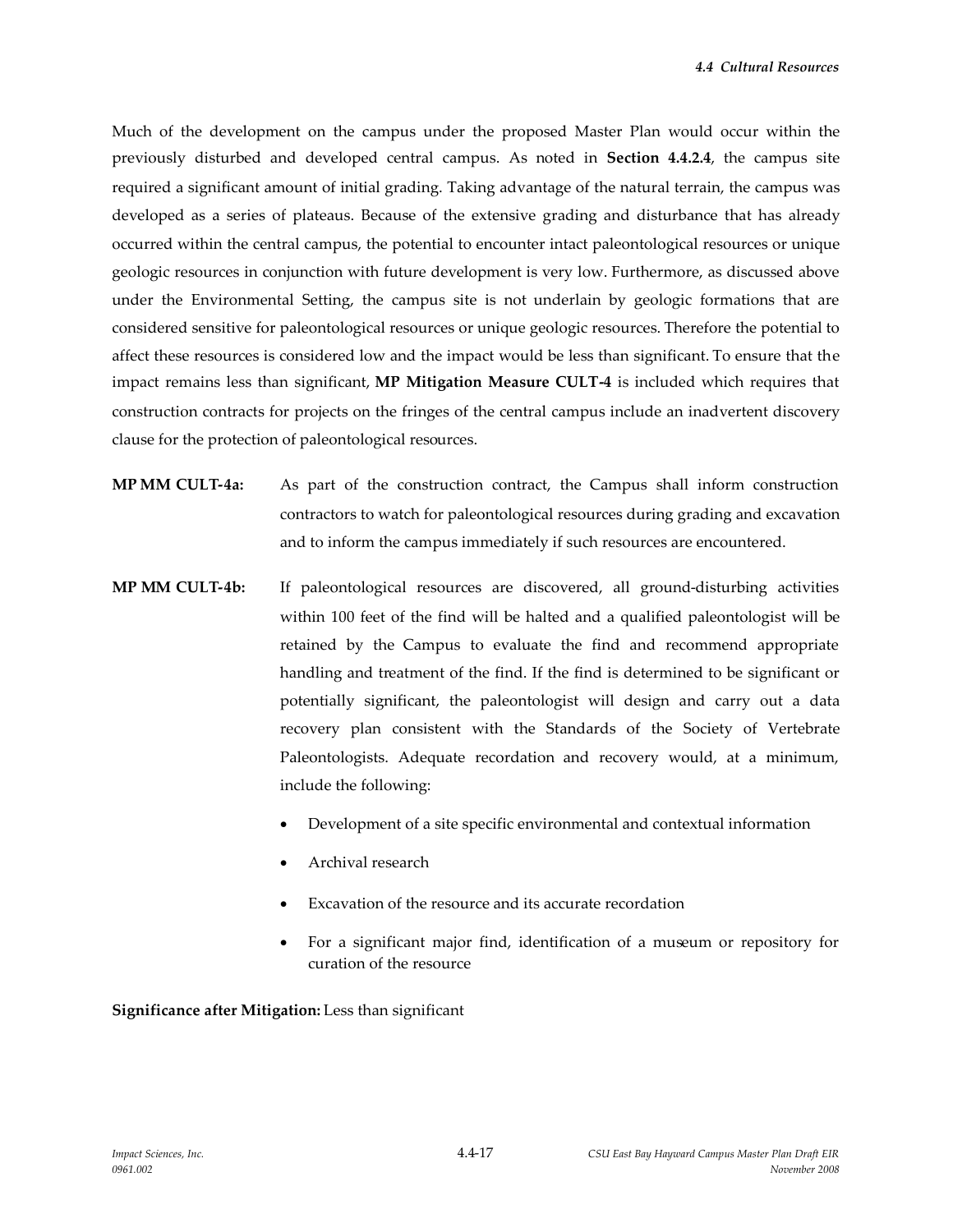*4.4 Cultural Resources*

#### **4.4.3.4 Cumulative Impacts and Mitigation Measures**

The geographic area for the analysis of cumulative impacts on cultural resources is the City of Hayward and Alameda County.

Campus development under the proposed Master Plan, and other development in Hayward over time, could result in some impacts to historical resources, unique archaeological resources, human remains, and paleontological resources. These impacts may be significant if a significant resource is disturbed or destroyed. The required mitigation measures are intended to reduce or avoid impacts of campus development under the proposed Master Plan on these resources.

While data recovery can damage the physical resource, appropriately designed investigations can be successful in preserving at least part of each discovered site, in reducing physical impacts through project modification, and in recovering substantial new archaeological and cultural information. If necessary, historic campus buildings affected by development can be appropriately recorded, moved, and/or adaptively reused. If human remains are archaeologically recovered, they shall be studied to provide archaeological and cultural information, and reinterred, with full consultation of Native American representatives. Should paleontological resources be discovered, they shall be recorded and excavated. Overall, the cultural resources protocols described in **MP Mitigation Measures CULT-1** through **CULT-4** would, except in rare and exceptional cases, reduce the potential for impacts to significant cultural resources to a less than significant level. Therefore, the campus' contribution to the destruction of the cultural resources in Hayward and Alameda County would be minimized to the extent feasible. To the extent that there is a significant and unavoidable impact on a historic structure on the campus in the future (for reasons presented in **MP Impact CULT-2**), such an impact would not cumulate with other regional impacts on historic resources because typically historic resource impacts are site specific. Similarly, the protocols in place for development projects in Hayward, such as compliance with existing state and local regulations would also be expected to minimize significant impacts to the cultural resource base associated with construction projects elsewhere in the City. Therefore, it is concluded that cumulative impacts on cultural resources would be less than significant in light of the protocols in place for development projects on the campus and in Hayward.